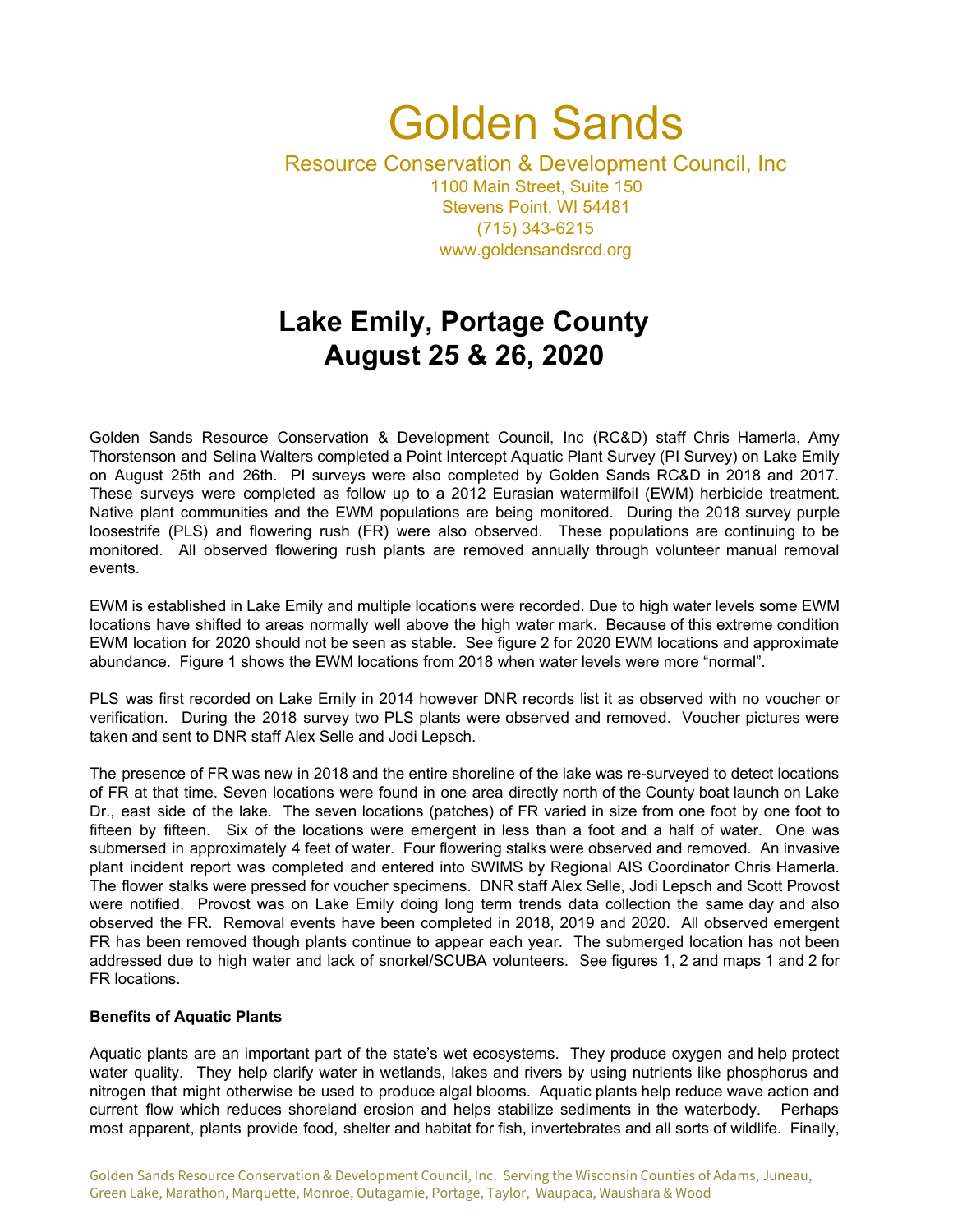diverse, healthy plant communities can help prevent invasive species from establishing. Invasive species are more likely to become established in disturbed areas.

#### **Aquatic Invasive Species**

Aquatic invasive species (AIS) are plants or animals that are not native to a particular area and dominate an area where they are introduced. They can be very successful because they fill a niche that isn't occupied, are able to tolerate a wider range of living conditions, they don't have any natural predators or diseases or perhaps they begin growing earlier. EWM, curly leaf pondweed and purple loosestrife are common examples of AIS. AIS can threaten an area both ecologically and economically. They can disrupt food chains and degrade habitat which negatively impacts fish, invertebrates and wildlife. Nuisance levels of AIS can reduce or even prevent recreational opportunities like fishing, boating, wildlife watching, etc... These reduced recreational opportunities have negative impacts to the local and statewide economy. AIS such as zebra mussels can negatively impact water quality, food chains, aquatic habitat, recreation and industry. Unfortunately the effects of AIS are difficult to foresee since the degree of impact can vary greatly from one place to another. One system may be completely taken over by AIS while AIS in another nearby system may become a part of the community and have little to no negative effects.

#### **Point Intercept Aquatic Plant Surveys**

Point intercept (PI) surveys are completed by traveling to predetermined GPS points across the lake. Each PI lake map is based on the area and depth specific to that lake. The maps with GPS coordinates are obtained through the WDNR. Lake Emily contains 351 sample points. Using a GPS, staff traveled by kayak to each of the GPS points. At each point a two-sided rake was used to sample roughly a one foot area of the lake bottom. Sediment type (sand, rock or muck), water depth in half foot increments and the aquatic plant community was recorded. Once the rake is brought to the surface the amount of plant material on the rake is assessed and recorded. The overall fullness of plants on the rake is rated a one, two or three. Then the individual species are ranked using one, two or three. All data is recorded on the PI worksheet. Plants seen within six feet of the sample point are recorded as a "visual". (Figure 1 shows a map with survey points and EWM locations.) Other plants seen on the lake are recorded as a "boat survey". To learn more about PI sampling methods and how data is collected please visit:

<http://www.uwsp.edu/cnr-ap/UWEXLakes/Documents/ecology/Aquatic%20Plants/PL-Protocol-2010.pdf>

*Frequency of occurrence* is the percentage of time a species is found out of the total number of points sampled. Not all sample points are capable of supporting plant growth. *Littoral frequency of occurrence* is how often a species is found out of the total number of points that support plant growth. (Shown in Table 1) The deepest depth where plant growth is found is called *maximum depth of plant growth*. *Species richness* is the total number of different species found on the rake while sampling points. *Floristic Quality Index (FQI)* is the ranking of the plants in the lake that compares to an undisturbed lake. The higher the FQI the closer the plant community is to that of an undisturbed system. Approximately 250 lakes across Wisconsin are used to calculate the statewide and ecoregion averages for comparison. Table 2 summarizes the lake's littoral frequency of occurrence, maximum depth of plant growth, species richness and FQI.

#### Table 1: **Species Present**

% Littoral frequency of occurrence: This is calculated by taking the total number of times a species is recorded divided by the total number of points in the lake where plant growth is possible.

\* means <sup>a</sup> non-native species, potentially invasive.

| <b>Common Name</b> | <b>Scientific Name</b> | Plant type: floating leaf,<br>free floating, submergent,<br>emergent | % Littoral<br><b>Frequency of</b><br><b>Occurrence</b> |
|--------------------|------------------------|----------------------------------------------------------------------|--------------------------------------------------------|
| Chara/Muskgrasses  | Chara sp.              | Submergent                                                           | 50.63                                                  |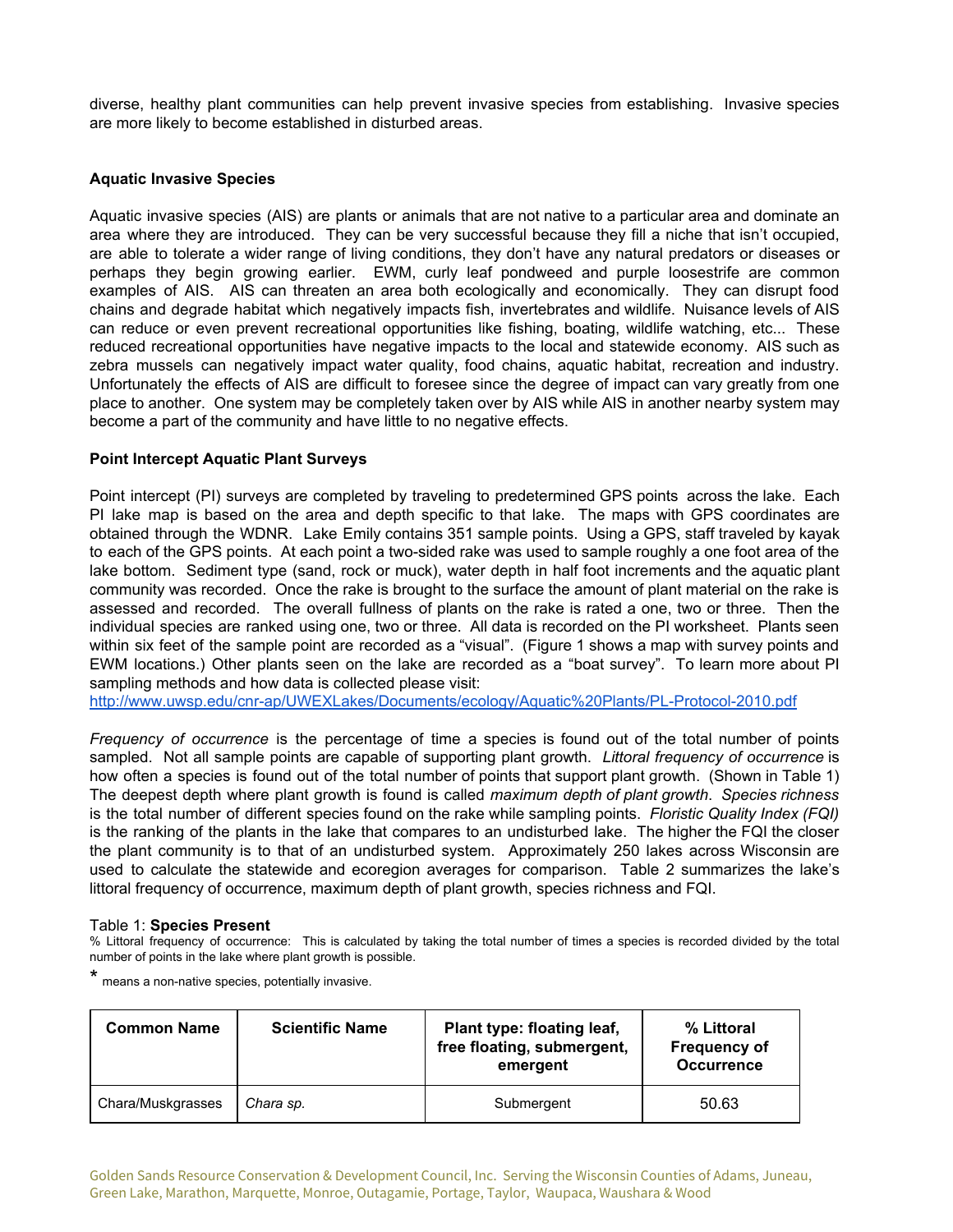| Variable pondweed         | Potamogeton gramineus        | Submergent        | 15.19               |
|---------------------------|------------------------------|-------------------|---------------------|
| Nitella                   | Nitella sp                   | Submergent        | .63                 |
| Wild celery               | Vallisneria americana        | Submergent        | 13.29               |
| White-stem<br>pondweed    | Potamogeton praelongus       | Submergent        | 1.27                |
| White water lily          | Nymphaea odorata             | Floating leaf     | 2.53                |
| Flat-stem pondweed        | Potamogeton zosteriformis    | Submergent        | 5.06                |
| Coontail                  | Ceratophyllum demersum       | Submergent        | 8.86                |
| Aquatic moss              |                              | Submergent        | 6.33                |
| Illinois pondweed         | Potamogeton illinoensis      | Submergent        | 6.96                |
| Hardstem bulrush          | Schoenoplectus acutus        | Emergent          | 6.96                |
| Slender naiad             | Najas flexilis               | Submergent        | 1.27                |
| Small duckweed            | Lemna minor                  | Submergent        | 1.27                |
| Water smartweed           | Polygonum amphibium          | Floating leaf     | 1.9                 |
| Common<br>bladderwort     | Utricularia vulgaris         | Submergent        | Visual              |
| Needle spikerush          | Eleocharis acicularis        | Emergent          | .63                 |
| Water stargrass           | Heteranthera dubia           | Submergent        | 5.7                 |
| Sago pondweed             | Stuckenia pectinata          | Submergent        | Visual              |
| Common waterweed          | Elodea canadensis            | Submergent        | .63                 |
| Large duckweed            | Spirodela polyrhiza          | Free Floating     | 1.27                |
| Watermeal                 | Wolffia spp.                 | Free Floating     | 1.27                |
| Forked duckweed           | Lemna trisulca               | Free floating     | 1.9                 |
| Northern watermilfoil     | Myriophyllum sibiricum       | Submergent        | 1.27                |
| *Eurasian<br>watermilfoil | <b>Myriophyllum spicatum</b> | <b>Submergent</b> | 6.33                |
| Floating-leaf<br>pondweed | Potamogeton natans           | Submergent        | .63                 |
| Small pondweed            | Potamogeton pusillus         | Submergent        | .63                 |
| Cattail                   | Typha sp.                    | Emergent          | Present/nt recorded |

Golden Sands Resource Conservation & Development Council, Inc. Serving the Wisconsin Counties of Adams, Juneau, Green Lake, Marathon, Marquette, Monroe, Outagamie, Portage, Taylor, Waupaca, Waushara & Wood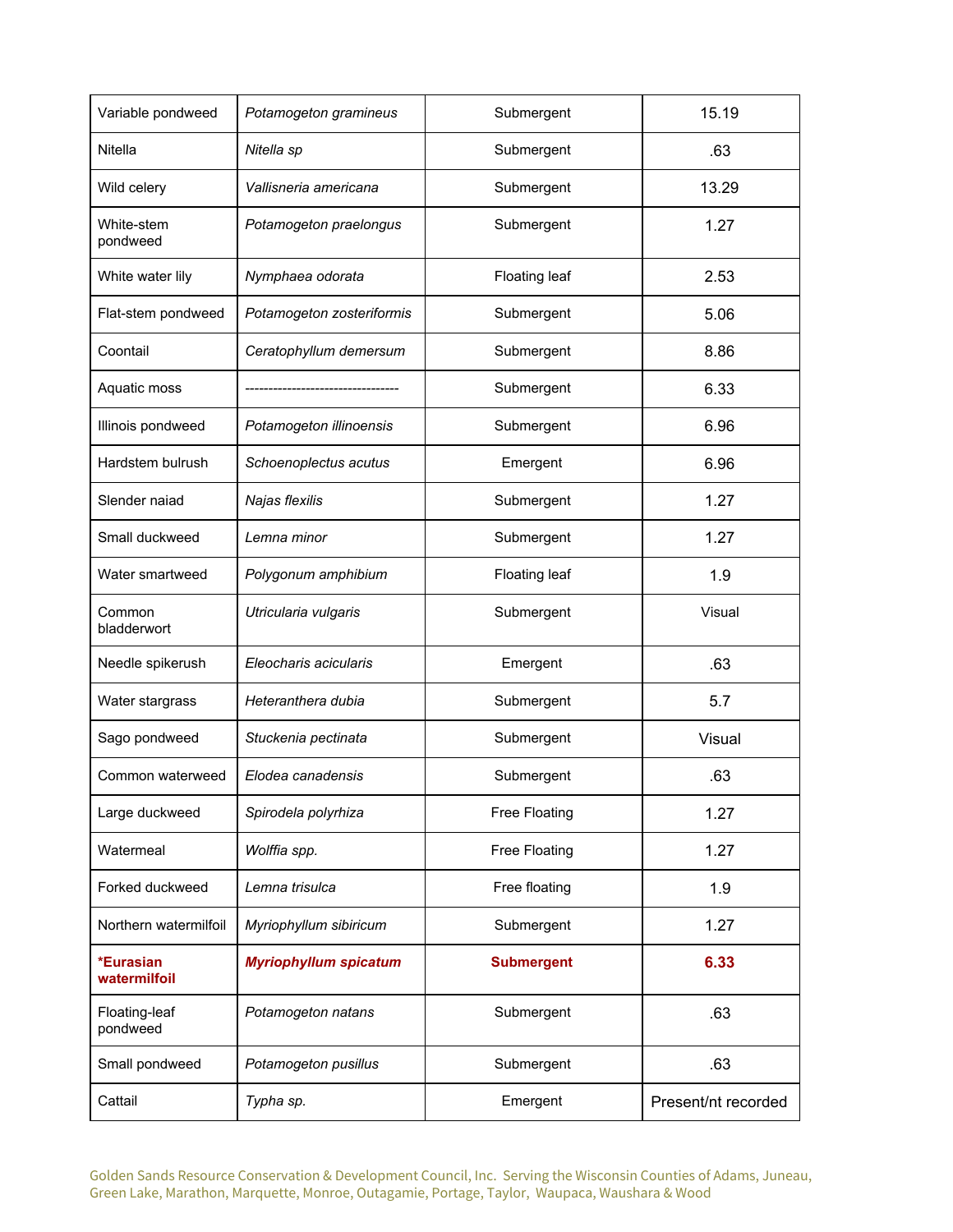### Table 2**: Lake Survey Summary**

|                                      | Lake  | <b>Statewide Average</b> | <b>North Central Hardwoods</b><br><b>Forests Ecoregion Average</b> |
|--------------------------------------|-------|--------------------------|--------------------------------------------------------------------|
| Littoral Frequency of Occurrence (%) | 71.52 | 74.3                     | 76.0                                                               |
| Maximum Depth of Plant Growth        | 25.00 | 15.3                     | 15.9                                                               |
| <b>Species Richness</b>              | 24    | 16.8                     | 16.2                                                               |
| Floristic Quality Index (FQI)        | 27.31 | 24.1                     | 23.3                                                               |

#### Figure 1: **2018 EWM sites & densities** (Includes purple loosestrife and pioneer location of flowering rush.)

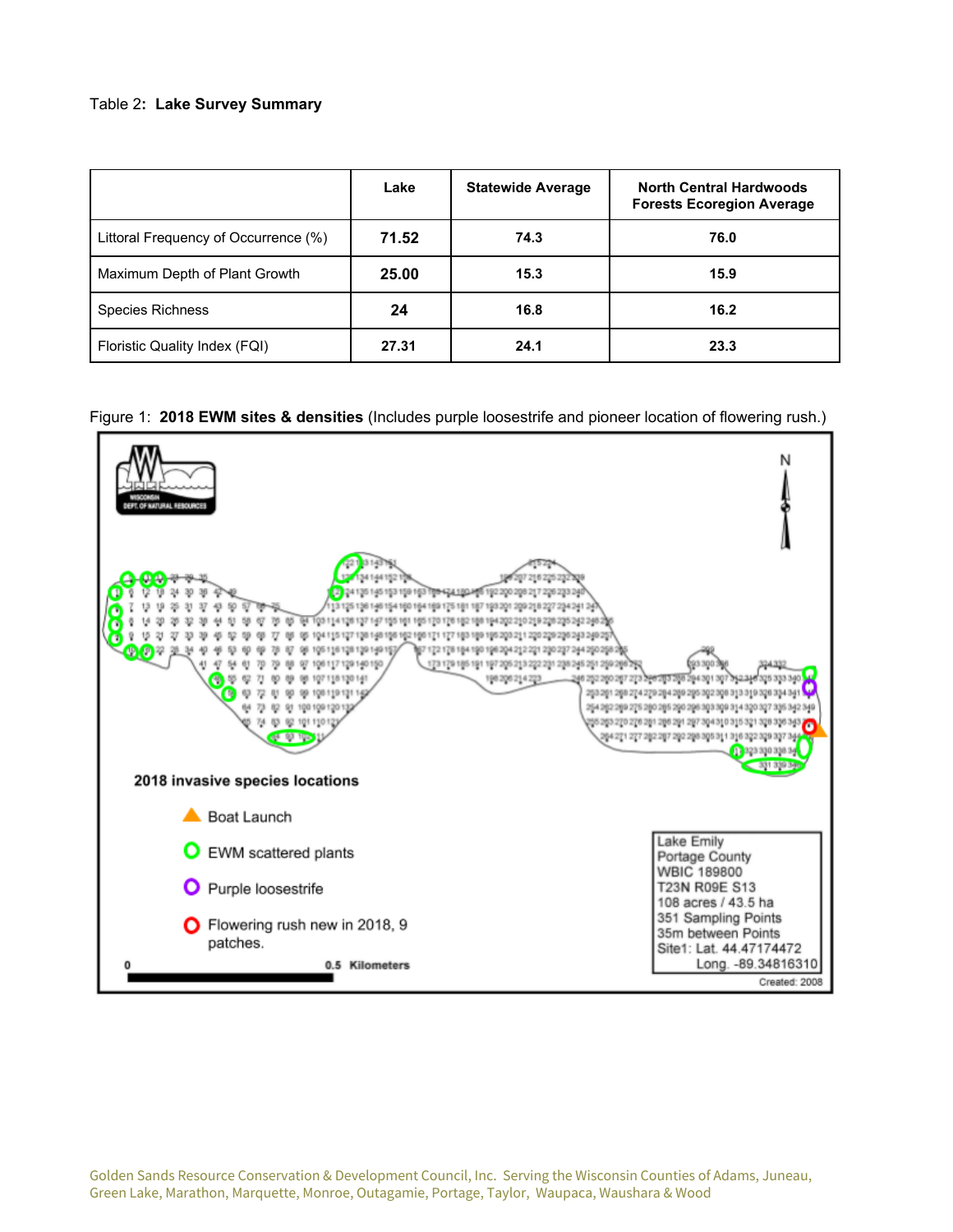

Figure 2: **2020 EWM sites & densities** (Includes flowering rush location.)

Map 1: **Flowering rush locations 2018.**